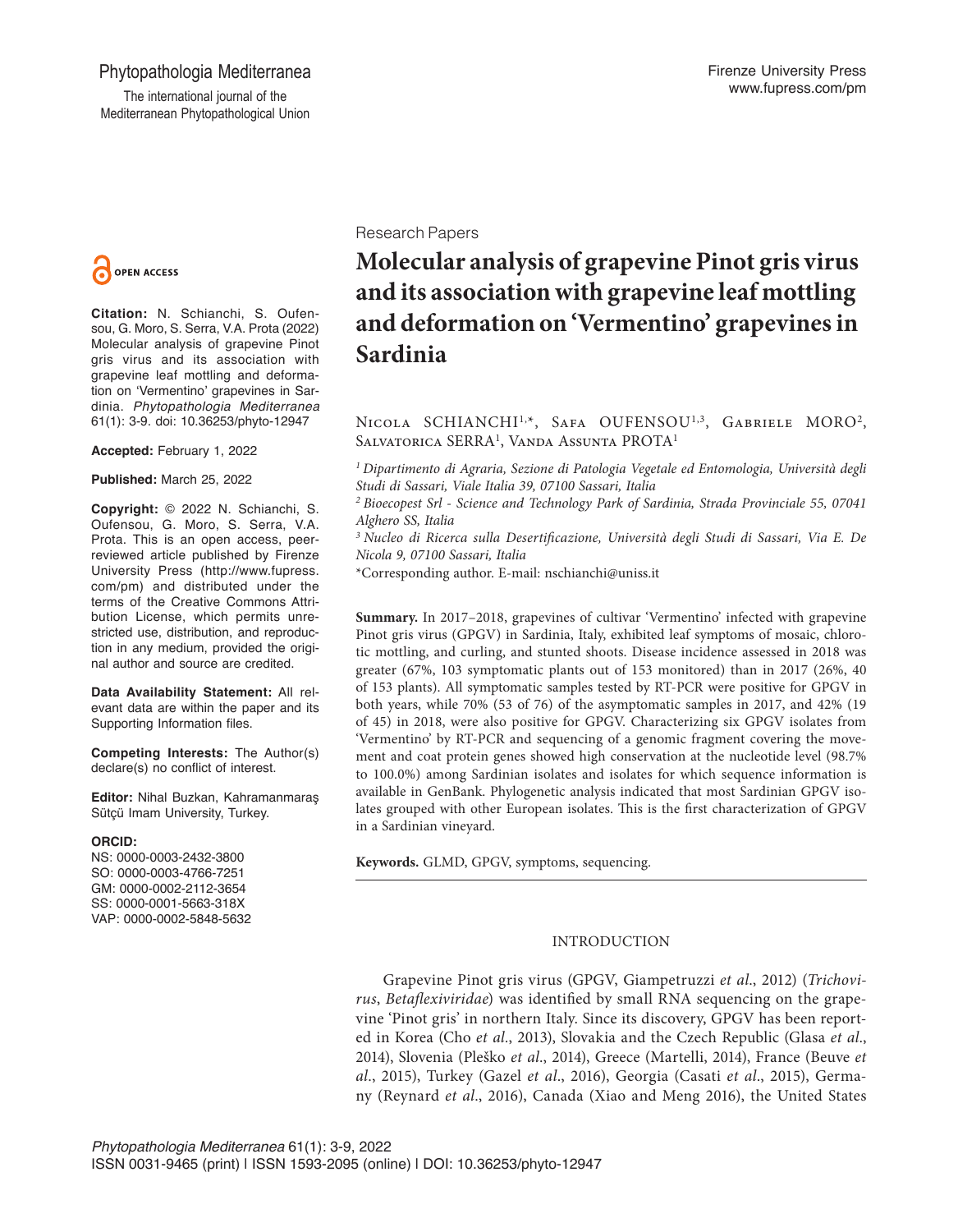of America (Al Rwahnih *et al*., 2016), China (Fan *et al*., 2016b), Spain (Ruiz-García and Olmos 2017), Pakistan (Rasool *et al*., 2017), Brazil (Fajardo *et al*., 2017), Croatia (Vončina *et al*., 2017), Australia (Wu and Habili 2017), the United Kingdom (Silva *et al*., 2018), Chile (Medina *et al*., 2018), Ukraine (Eichmeier *et al*., 2018), Armenia (Eichmeier *et al*., 2019), Iran (Tokhmechi and Koolivand 2019), and Argentina (Debat *et al*., 2020). Plants infected by GPGV show a variety of symptoms that may include stunting, chlorotic mottling and leaf deformations (Giampetruzzi *et al*., 2012; Tarquini *et al*., 2018). Additionally, an association between GPGV and grapevine leaf mottling and deformation disease (GLMD) has been reported (Babini *et al*., 2018).

The GPGV genome is a single-stranded positive RNA of length 7,259 bp, excluding the 3' poly-A tail. The 5' untranslated region (UTR) is composed of 104 nucleotides in the SK13, SK01 and SK30 isolates, as determined by RT-PCR 5'-RACE. Furthermore, the 3' UTR is composed of 82 nucleotides in isolates ZA505- 1A and SK30. GPGV is phylogenetically related to grapevine berry inner necrosis virus (GINV). The 5' UTR and 3' UTR of Slovak GPGV isolates share identities of 78 and 85%, respectively, with those of GINV (Giampetruzzi *et al*., 2012; Glasa *et al*., 2014). By comparing the genome of GPGV and other trichoviruses, identities of 69.0% with GINV (NC\_015220), 49.0% with apple chlorotic leafspot virus (ACLSV, X99752), 48.7% with apricot pseudo-chlorotic leaf spot virus (APCLSV, AY713379), 47.7% with cherry mottle leaf virus (CMLV, NC\_002500), and 48.6% with peach mosaic virus (PcMV, NC\_011552), have been reported (Saldarelli *et al*., 2017). The GPGV genome is composed of three open reading frames regions (ORFs): ORF1 (214 kDa) encodes an RNA-dependent RNA polymerase (RdRP); ORF2 (42 kDa) encodes the movement protein (MP); and ORF3 (22 kDa) encodes the coat protein (CP) (Giampetruzzi *et al*., 2012). Different primer pairs were designed in the MP/CP (588 bp, Saldarelli *et al*., 2015), MP (302 bp, Glasa *et al*., 2014; 770 bp, Beuve *et al*., 2015) and CP (412 bp, Glasa *et al*., 2014; 430 bp, Bertazzon *et al*., 2016) genomic regions, and these are used for RT-PCR based diagnoses of GPGV.

Symptoms of stunting, leaf chlorotic mottling and deformation were observed on cv 'Vermentino' grapevines in Sardinia by Gentili *et al*. (2017). The aims of the present study were to monitor progression of GPGV and GLMD in a vineyard of 'Vermentino', the second most cultivated variety in Sardinia covering an overall area of about 4,200 hectares (http://www.sardegnavinitaly.it/), and to characterize Sardinian GPGV isolates.

#### MATERIALS AND METHODS

#### *Study vineyard*

The study was conducted in a 15-year-old, 1 ha 'Vermentino' vineyard located in northern Sardinia (Italy), near Olmedo (SS, 40°36'57"N, 8°23'05"E). The vines were in 26 rows with plant spacings of  $1.8 \times 0.8$  m.

## *Monitoring and sampling*

A total of 153 vines were monitored in the vineyard in the spring of 2017 and spring 2018 for typical GLMD symptoms. These included leaf deformation and chlorotic mottling, and shoot stunting. Symptoms of other grapevine virus diseases were also assessed. Five to six leaves per plant were collected to examine the presence of GPGV and other viruses based on molecular analyses.

#### *RNA extraction and polymerase chain reaction (PCR)*

For each sample, total RNA was extracted from 100 mg of petioles using the Spectrum Plant Total RNA Kit (Sigma-Aldrich) following the manufacturer's protocol. A partial movement protein (MP) and coat protein (CP) genomic regions were amplified in RT-PCR with primers DET-Fow and DET-Rev (Saldarelli *et al*., 2015). The MP and CP genomic regions were also amplified in RT-PCR with primers 5637F and 5939R for MP, and 6609F and 7020R for CP (Glasa *et al*., 2014). PCRs were each performed in 50 μL containing: 1× Green buffer, 10-25 μg of DNA template, 0.2 mM of dNTPs, 0.5 μM of each primer, and 1.25 U of *Taq* polymerase (G2-Go *Taq* polymerase, Promega). The PCR programme included one cycle at 94°C for 1 min, 35 cycles each at 94°C for 20 s, 56°C for 20 s, and 72ºC for 30 s, followed by a final extension at 72°C for 10 min. Reactions were carried out in a T100 ™ Thermal Cycler (BioRad). In addition, all samples were tested by multiplex RT-PCR to simultaneously test for grapevine leafroll associated virus 1 (GLRaV-1), grapevine leafroll-associated virus 2 (GLRaV-2), grapevine leafroll-associated virus 3 (GLRaV-3), grapevine virus A (GVA), grapevine virus B (GVB), arabis mosaic virus (ArMV), grapevine fanleaf virus (GFLV), and grapevine fleck virus (GFkV), according to published protocols (Gambino and Gribaudo 2006; Faggioli *et al*., 2012).

#### *GPGV sequence analysis*

The CP and MP gene sequences of six Sardinian GPGV isolates were analysed with the Vector software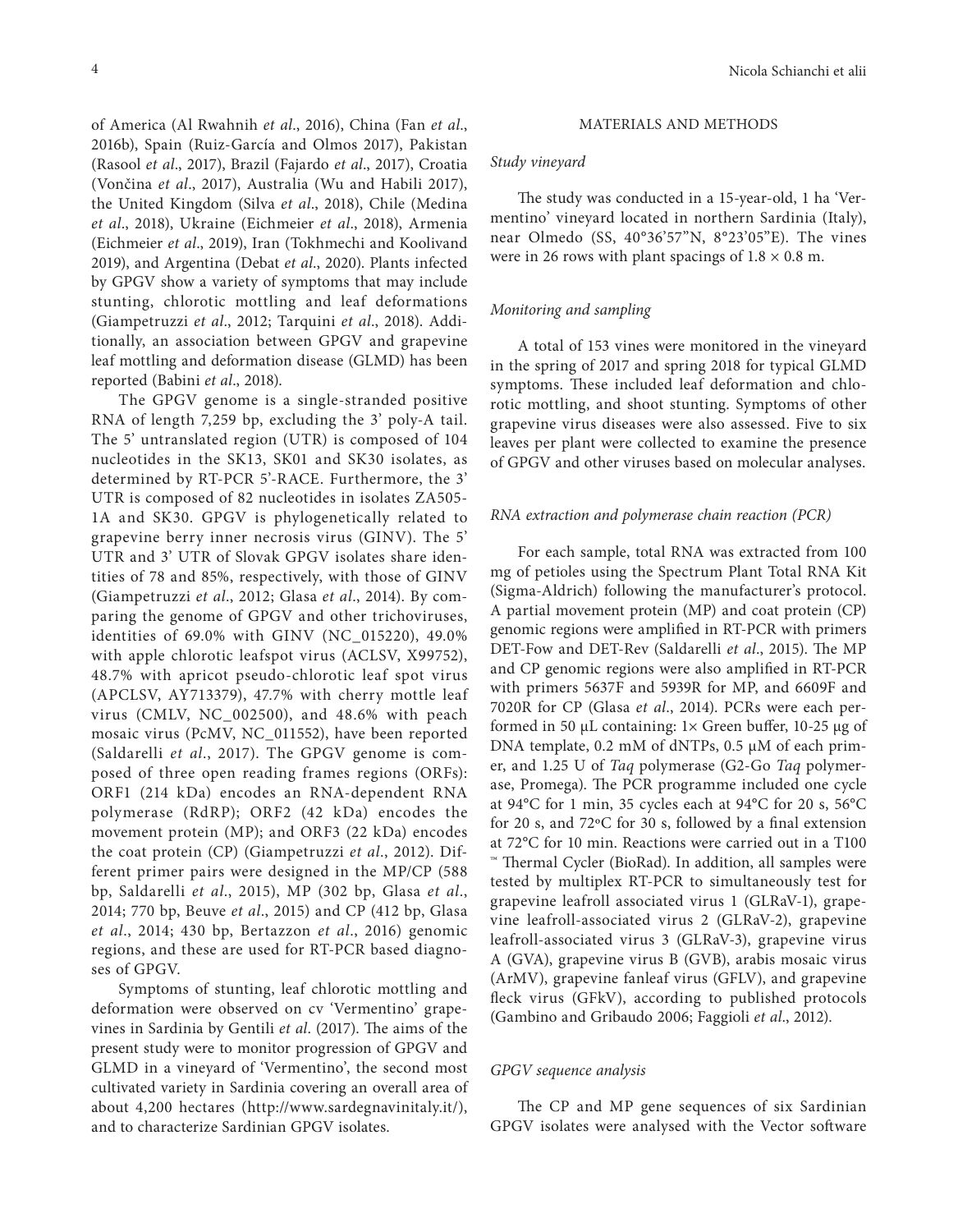**Table 1.** Sequences used in this study to generate phylogenetic trees. All the sequences were used to construct the coat protein tree (see Figure 3 a), and the sequences in bold font were used for construction of the movement protein dendrogram (Figure 3 b).

| Accession<br>number | Isolate           | Country         | Reference                           |  |
|---------------------|-------------------|-----------------|-------------------------------------|--|
| KF686810            | SK 30-01          | Slovakia        | Glasa et al. (2014)                 |  |
| KF134123            | <b>SK-30</b>      | <b>Slovakia</b> | Glasa et al. (2014)                 |  |
| KM491305            | Mer FR            | France          | Beuve et al. (2015)                 |  |
| KR528581            | <b>Tannat UY</b>  | Korea           | Direct submission <sup>a</sup>      |  |
| KT894101            | TN US             |                 | California Al Rwahnih et al. (2016) |  |
| KX522755            | 25-3 DE           | Germany         | Reynard et al. (2016)               |  |
| KU312039            | <b>FEM01</b>      | <b>Italy</b>    | Gualandri et al. (2017)             |  |
| KT345219            | BJ-MGX            | China           | Fan <i>et al.</i> (2016b)           |  |
| KF134125            | <b>SK13</b>       | Slovakia        | Glasa et al. (2014)                 |  |
| FR877530            | IТ                | <b>Italy</b>    | Giampetruzzi et al. (2012)          |  |
| KT345218            | BJ-MLZ            | China           | Fan <i>et al.</i> (2016b)           |  |
| KT345217            | LN-HDQ            | China           | Fan <i>et al.</i> (2016b)           |  |
| AB731567            | KR                | Korea           | Direct submission <sup>a</sup>      |  |
| KT345221            | LN-MGX            | China           | Fan <i>et al.</i> (2016b)           |  |
| KT345222            | $LN-PLZ$          | China           | Fan <i>et al.</i> (2016b)           |  |
| KU234316            | <b>LN-Beta-RS</b> | China           | Fan <i>et al.</i> (2016a)           |  |

a Sequences available in Genbank.

(Invitrogen). A CP phylogenetic tree was created using the sequences of 16 GPGV isolates and one GINV isolate (Table 1). An MP phylogenetic tree was constructed using the sequences of nine GPGV isolates and one GINV isolate (Wu and Habili 2017).

Two phylogenetic trees (Figure 3) were constructed from pairwise distance matrix by the Neighbor Joining method, applying MEGA version X software. Bootstraps analysis with 1000 replicates was carried out to estimate the statistical support of different tree branches. In addition, GPGV MP and CP sequence identities were compared to other sequences deposited in GenBank, using BLAST (NCBI).

#### *Statistical analyses*

All statistical analyses were carried out using R statistical software version 3.10 (R Development Core Team, 2016). A Chi-square test was used to assess differences in distribution of symptoms between the two years of monitoring. Pearson's standardized residuals were calculated to test observed *vs* expected values. Logistic regression model was used to test the probability that plants with specific symptoms was related to the presence of virus infections. Generalized linear models (GLMs) with binomial error distribution were consid-

ered to assess differences in probability of viral infection among plants showing different levels of symptoms (i.e. symptomatic, asymptomatic, or other symptoms). GLMs were carried out separately in 2017 and 2018 considering implicit and explicit bias reduction method suggested by Kosmidis and colleagues (2019) and using the brglmFit function in the "brglm2" package in R (Kosmidis 2020). Significance of predictor (i.e. symptoms) was tested using Wald test followed by multiple pairwise comparison (at  $P = 0.05$ ) for means separation.

### RESULTS

The main symptoms detected on 'Vermentino' leaves were typical of GLMD. These included mosaics and chlorotic mottling, reduced vein distension inducing leaf curling and folding of the margins. Stunted shoots with short internodes and apical shoot necrosis were also observed (Figure 1). Symptoms appeared in May-July in both years, and sometimes negatively affected plant growth and final grape yields.

To infer associations between symptoms and virus entities, 153 'Vermentino' vines were monitored and grouped into three symptom classes, of asymptomatic, symptomatic for GLMD or other symptoms (i.e. symptoms of other virus diseases). Symptom expression was different between the two years of vineyard monitoring  $(χ<sup>2</sup> = 60.08, df = 2, P < 0.01)$ . The numbers of asymptomatic vines and vines with other symptoms were significantly less in 2018 than in 2017. In contrast, the number of vines with specific GLMD symptoms was greater in 2018 than in 2017 (Table 2).

All vines exhibiting GLMD symptoms tested positive for GPGV in 2017 (40 of 40) and in 2018 (103 of 103), but 70% (53 of 76) of the asymptomatic plants also tested positive for GPGV in 2017, and 42% (19 of 45) of asymptomatic plants also tested positive for GPGV in 2018. The numbers of GPGV positive samples from symptomatic plants was greater  $(P < 0.05)$  in 2018 than in 2017 (Figure 2). The number of asymptomatic plants and plants with symptoms of other virus diseases decreased in 2018. Among all samples tested by multiplex RT-PCR, 20 were infected by GVA and 52 by grapevine GFkV. No samples were positive for GLRaV-1, GLRaV-2, GLRaV-3, GVB, GFLV or ArMV.

Results from GLM analyses showed that the probabilities of a vine testing positive for GPGV significantly differed among plants with or without GLMD symptoms, both in 2017 ( $\chi^2$  = 9.2, *P* < 0.01) and 2018 ( $\chi^2$ = 44.1, *P* < 0.01). The probability of GPGV infection in asymptomatic plants was  $69.53 \pm 5.2\%$  in 2017, but was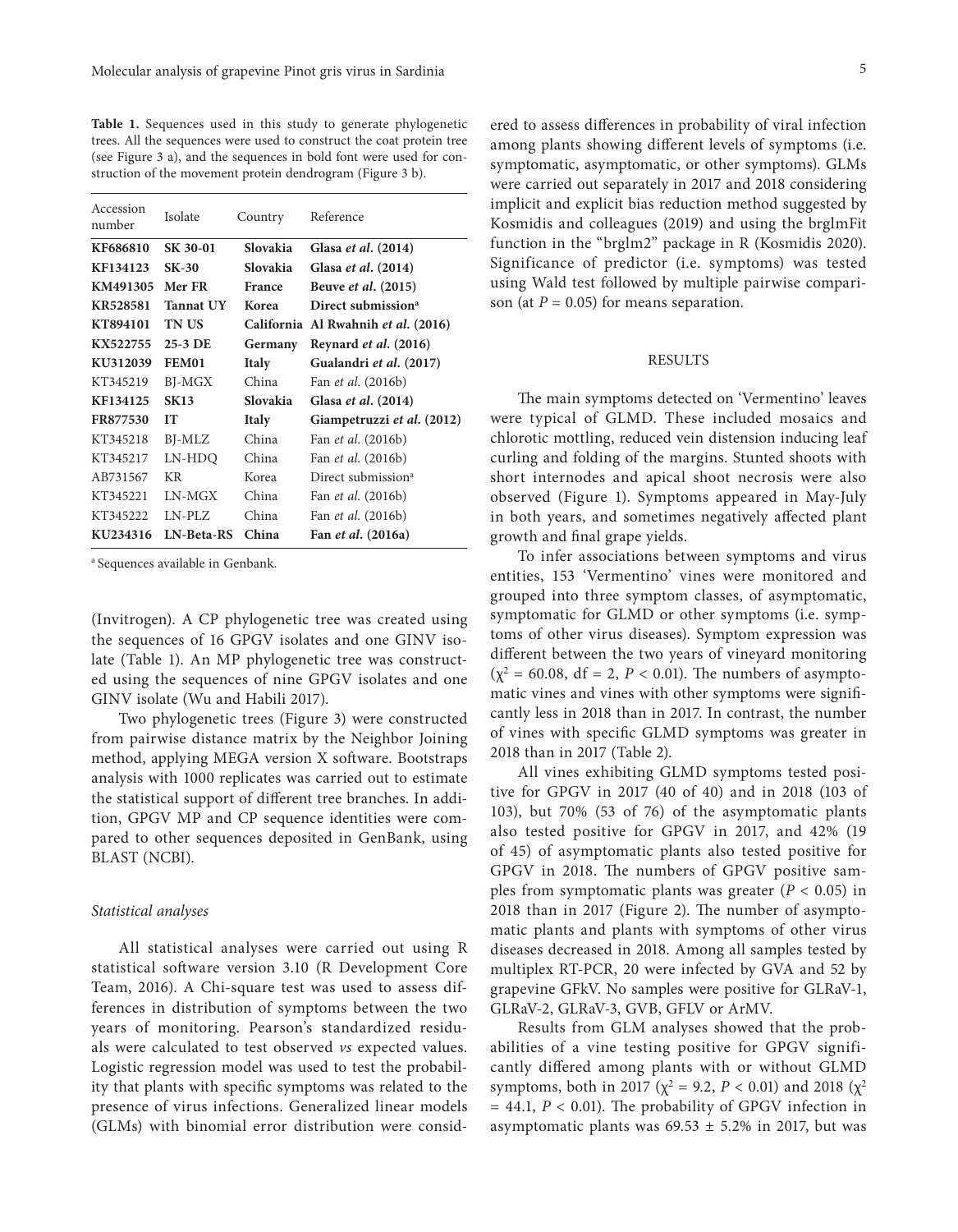

**Figure 1.** Typical symptoms of chlorotic leaf mottling and deformation on a GPGV-infected 'Vermentino' grapevine. Stunted shoots with short internodes (a), mosaics, chlorotic pitting and curling of leaves (b).

**Table 2.** Occurrence of grapevines without (asymptomatic) or with GLMD symptoms (symptomatic), or with symptoms of other virus diseases (other symptoms) in 2017 and 2018. Results of Pearson's standardized residuals, indicating statistical differences between observed and expected values, are indicated in parentheses.

| Plant appearance | 2017     | 2018      | Total |
|------------------|----------|-----------|-------|
| Asymptomatic     | $76 (+)$ | $45(-)$   | 121   |
| Symptomatic      | $40(-)$  | $103 (+)$ | 143   |
| Other symptoms   | $37 (+)$ | $5(-)$    | 42    |
| Total            | 153      | 153       | 306   |

less in 2018 at  $42.4 \pm 7.4\%$ . In contrast, the probability of a vine with symptoms of other viruses testing positive for GPGV was slightly less in 2017 (69.8  $\pm$  7.5%) than in 2018 (75.9  $\pm$  19.1%), but this was influenced by the very few plants with other symptoms detected in 2018 (Table 2). The probability of symptomatic plants testing positive for GPGV was high both in 2017 (98.9 ± 1.6%) and 2018  $(97.7 \pm 1.5\%)$ .

The GPGV MP and CP gene sequence analyses showed slight differences between the Sardinian sequences and sequences available in GenBank. The sequence identity ranged from 98.7% (VRM 4 MP) to 100.0% (VRM 9 MP). Both phylogenetic trees indicated that most Sardinian GPGV CP and MP gene sequences grouped with European isolates in a separate clade from sequences of Korean or Chinese isolates (Figure 3). The only exception was VRM5 MP, which grouped with iso-



**Figure 2.** Mean proportions (%) of GPGV infected plants in 2017 and 2018 in different symptom classes of asymptomatic (A), symptomatic for GLMD (S) or with symptoms of other virus diseases (OS). Percentages were calculated for total numbers of positive samples in the two years of survey.

lates from Korea and the United States of America.

Sardinian GPGV isolates were 98.0% identical at the nucleotide level to most GPGV sequences available in GenBank. The identities of Sardinian GPGV CP and MP sequences were, respectively, approx. 70.0% and 82.0% with those of GINV.

#### DISCUSSION

GLMD symptoms were observed for the first time in 2001 in Slovenia (Pleško *et al*., 2014) and then in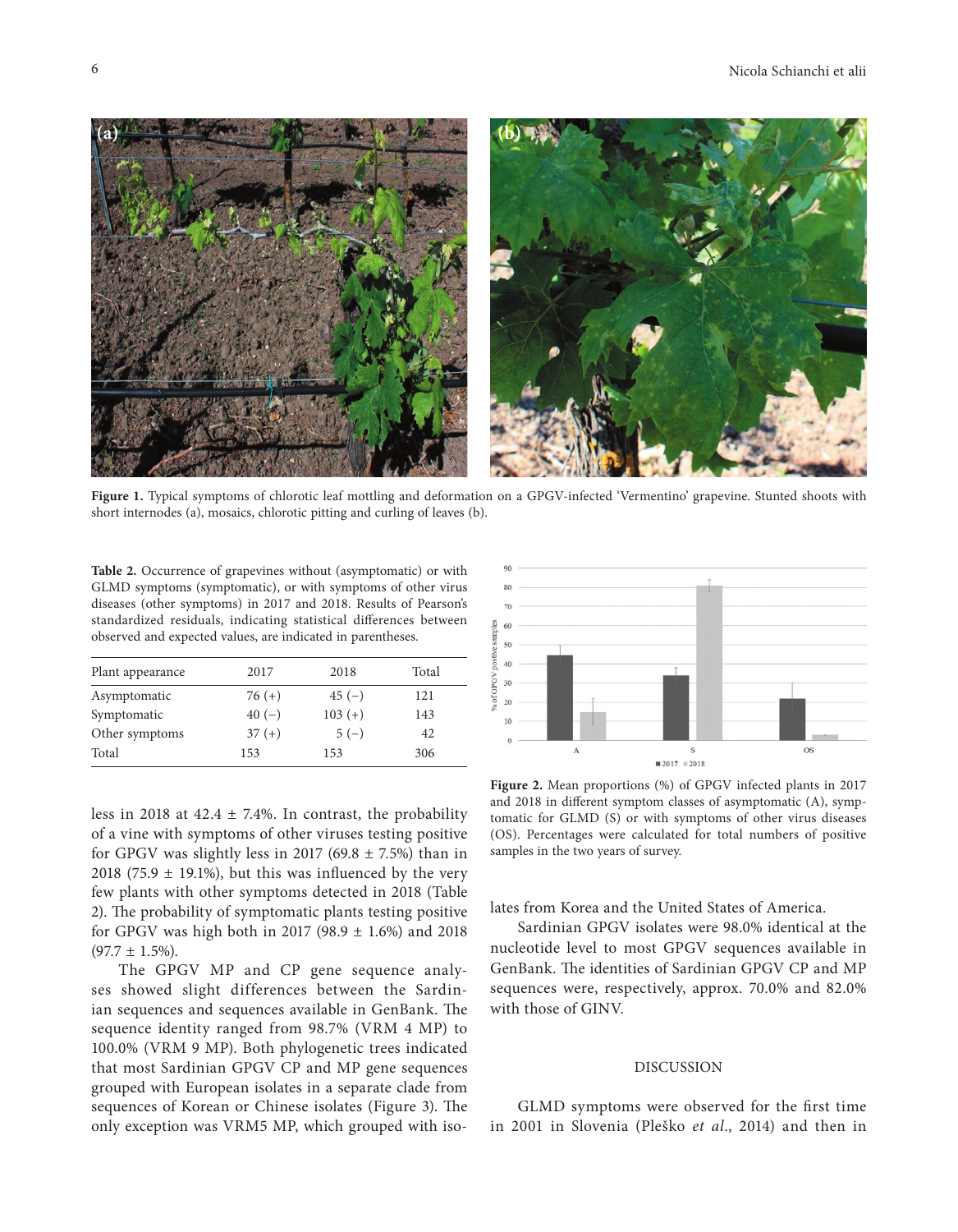

Figure 3. Phylogenetic trees generated from partial nucleotide genome sequences of the coat protein region (a) and movement protein region (b) of GPGV isolates. Bootstrap values were obtained using 1000 replicates. CP and MP sequences of GPGV isolates determined in this study are indicated with an asterisk. The phylogenetic trees were reconstructed using the neighbor joining algorithm implemented in MEGA X. Sixteen isolates from China (CH), France (FR), Italy (IT), Korea (K), Slovakia (SK), Germany (GE) or California (USA) were selected from GenBank database and used to construct the CP dendrogram (a). Nine isolates from Korea (K), France (FR), Italy (IT) or California (USA) were used for the MP dendrogram (b). The GINV sequence (KU234316) was used as the outgroup. The number on each tree node represents the bootstrap value.

2003 in Trentino (Giampetruzzi *et al*., 2012). In agreement with the observations by Giampetruzzi *et al.* (2012), GPGV on 'Vermentino' was also previously associated with GLMD in Sardinia (Gentile *et al*., 2017). In the 'Vermentino' vineyard selected for the present study, GLMD symptoms were observed for the first time in 2014. The present study confirmed the correlation between GLMD symptoms and the presence of GPGV in 'Vermentino' plants. Nonetheless, GPGV was also found in symptomless grapevines, as has been reported by Glasa *et al*. (2014). Several studies have suggested the existence of two GPGV strains, one causing disease symptoms and the other not associated with symptoms (Bianchi *et al*., 2015; Saldarelli *et al*., 2015; Bertazzon *et al*., 2017; Spilmont *et al*., 2018; Bertazzon *et al.,* 2020). In the present survey, several plants that were asymptomatic in 2017 became symptomatic in the following year. This may have been because of an increase of virus concentrations in the plant tissues from one year to the next, or due to the incubation period between mite-transmitted inoculation of GPGV and onset of host symptoms.

It would therefore be interesting to test samples by quantitative real time PCR to check whether clear differences in virus titre can be detected between symptomatic and asymptomatic vines that are infected by GPGV. In addition, virus isolates from asymptomatic samples should be sequenced to check for any difference in sequence composition.

Phylogenetic analyses indicated that Sardinian GPGV isolates mostly grouped in the clade of European strains, suggesting that the use of infected propagation material could be involved in the spread of the virus.

The emergence of new virus diseases is often associated with factors related to ecological changes or intensive agronomic practices (Elena *et al*., 2014), which are commonly and frequently occurring in some premium wine production regions where GPGV has been found. To reduce the expansion of GPGV, collaborative efforts are needed to clarify disease biology and epidemiology, and to include this virus in grapevine certification programmes.

#### ACKNOWLEDGMENTS

This research was supported by a project grant from the University of Sassari (Fondo di Ateneo per la ricerca 2020). The authors thank Miraslov Glasa for assistance with the preliminary sequence analysis of GPGV during Erasmus+ Traineeship Program 2017/2018. The authors acknowledge Roberto Mannu for assistance with statistical analyses.

#### LITERATURE CITED

Al Rwahnih M, Golino D, Rowhani A., 2016. First Report of *Grapevine Pinot gris virus* Infecting Grapevine in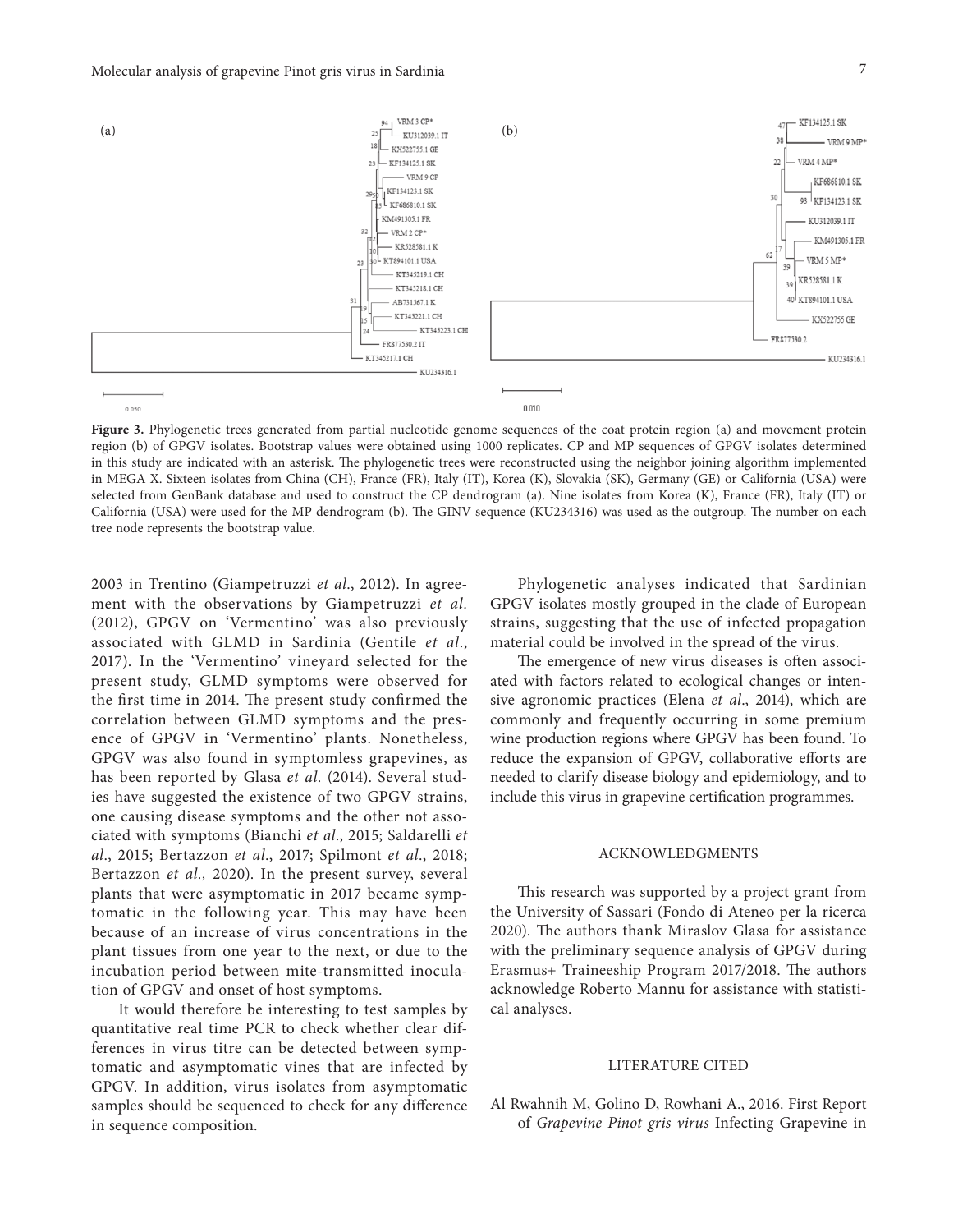the United States. *Plant Disease* 100: 1030. https:// doi.org/10.1094/PDIS-10-15-1235-PDN

- Babini A., Calassanzio M., D'Anniballe A., Grillini P., Pollini C., … Ratti C., 2018. Malattia del Pinot grigio, Nuova Emergenza sulla Vite. *Informatore Agrario* 10: 65-68.
- Bertazzon N., Forte V., Filippin L., Borgo M., Angelin E., 2016. Evolution of the New Grapevine Disease of *Pinot gris* and of *Grapevine Pinot gris virus* (GPGV). *BIO Web of Conferences* 7: 01042. https:// doi.org/10.1051/bioconf/20160701042
- Bertazzon N., Forte V., Filippin L., Causin R., Maixner M., Angelini E., 2017. Association between genetic variability and titre of *Grapevine Pinot gris virus* with Disease Symptoms. *Plant Pathology* 66: 949–959. https://doi.org/10.1111/ppa.12639
- Bertazzon N., Forte V., Angelini E., 2020. Fast Transmission of *Grapevine 'Pinot gris' Virus* (GPGV) in vineyard. *Vitis* 59: 29–34. https://doi.org/10.5073/ vitis.2020.59.29-34
- Beuve M., Candresse T., Tannières M., Lemaire O., 2015. First Report of *Grapevine Pinot gris virus* (GPGV) in Grapevine in France. *Plant Disease* 99: 293. https:// doi.org/10.1094/PDIS-10-14-1008-PDN
- Bianchi G.L., De Amicis F., De Sabbats L., Di Bernardo N., Governatori G., … Frausin C., 2015. Occurence of *Grapevine Pinot gris virus* in Friuli Venezia Giulia (Italy): Field Monitoring and Virus Quantification by Real-time RT-PCR. *Bulletin OEPP/EPPO* 45: 22–32.
- Casati P., Maghradze D., Quaglino F., Ravasio A., Failla O., Bianco P.A., 2015. First Report of *Grapevine Pinot gris virus* in Georgia. *Journal of Plant Pathology* 97: S67–S77. https://dx.doi.org/10.4454/JPP. V97I4SUP.007
- Cho I.S., Jung S.M., Cho J.D., Lim H.S., 2013. First Report of *Grapevine Pinot Gris Virus* Infecting Grapevine in Korea. *New Disease Reports* 27: 10. https://dx.doi.org/10.5197/j.2044-0588.2013.027.010
- Debat H., Luna F., Moyano S., Zavallo D., Asurmendi S., Gomez-Talquenca S., 2020. First Report of *Grapevine Pinot gris virus* Infecting Grapevine in Argentina. *Journal of Plant Pathology* In press. https://doi. org/10.1007/s42161-020-00608-0
- Eichmeier A., Peňázová E., Muljukina N., 2018. Survey of *Grapevine Pinot gris virus* in Certified Grapevine Stocks in Ukraine. *European Journal of Plant Pathology* 152: 555–560. https://doi.org/10.1007/s10658- 018-1497-5
- Eichmeier A., Penazova E., Nebish A., 2019. First Report of *Grapevine Pinot gris virus* on Grapevines in Armenia. *Plant Disease* 104: 1000. https://doi.org/10.1094/ PDIS-09-19-1944-PDN
- Elena S.F., Fraile A., García-Arenal F., 2014. Evolution and Emergence of Plant Viruses. *Advances Virus Research* 88: 161–191. https://doi.org/10.1016/B978- 0-12-800098-4.00003-9
- Faggioli F., Anaclerio F., Angelini E., Antonelli M.G., Bertazzon N., …, 2012. Barba M. Validation of diagnostic protocols for the detection of grapevine viruses covered by phytosanitary rules. In: '*Proceedings of the 17th Congress of the International Council for the Study of Virus and Virus-like Diseases of the Grapevine (ICVG)*', Davis, California, USA, October 7–14, 2012.
- Fajardo T.V.M., Eiras M., Nickel O., 2017. First report of *Grapevine Pinot Gris Virus* Infecting Grapevine in Brazil. *Australasian Plant Pathology* 12: 45. https:// doi.org/10.1007/s13314-017-0270-5
- Fan X.D., Hong N., Zhang Z.P., Yang Z., Ren F., … Wang G., 2016a. Identification of a Divergent Variant of *Grapevine berry inner necrosis virus* in Grapevines Showing Chlorotic Mottling and Ring Spot Symptoms. *Archives of Virology* 161: 2025–2027. https:// doi.org/10.1016/S2095-3119(19)62677-8
- Fan X.D., Dong Y.F., Zhang Z.P., Ren F., Hu G.J., … Zhou J., 2016b. First Report of *Grapevine pinot gris Virus* in Grapevines in China. *Plant Disease* 100: 540. https:// doi.org/10.1094/PDIS-08-15-0913-PDN
- Gambino G., Gribaudo I., 2006. Simultaneous Detection of Nine Grapevine Viruses by Multiplex Reverse Transcription-Polymerase Chain Reaction with Co-amplification of a Plant RNA as Internal Control. *Phytopathology* 96: 1223–1229. https://doi. org/10.1094/PHYTO-96-1223
- Gazel M., Caglayan K., Elçi E., Öztürk L., 2016. First Report of *Grapevine Pinot Gris Virus* in Grapevine in Turkey. *Plant Disease* 100: 657. https://doi. org/10.1094/PDIS-05-15-0596-PDN
- Gentili A., Prota V., Moro G., Schianchi N., Di Lucca E.,… Faggioli F., 2017. Identification of *Grapevine Pinot gris virus* in Sardinia and Lazio (South and Central Italy). *Journal of Plant Pathology* 99: 527–530. http://dx.doi.org/10.4454/jpp.v99i2.3872
- Giampetruzzi A., Roumi V., Roberto R., Malossini U., Yoshikawa N.,…Saldarelli P., 2012. A New Grapevine Virus Discovered by Deep Sequencing of Virus- and Viroid-derived Small RNAs in Cv *Pinot gris*. *Virus Research* 163: 262–268. https://doi.org/10.1016/j. virusres.2011.10.010
- Glasa M., Predajňa L, Komínek P., Nagyova´ A., Candresse T., Olmos A., 2014. Molecular Characterization of Divergent *Grapevine Pinot Gris Virus* Isolates and Their Detection in Slovak and Czech grapevines. *Archives Virology* 159: 2103–2107. https://doi. org/10.1007/s00705-014-2031-5